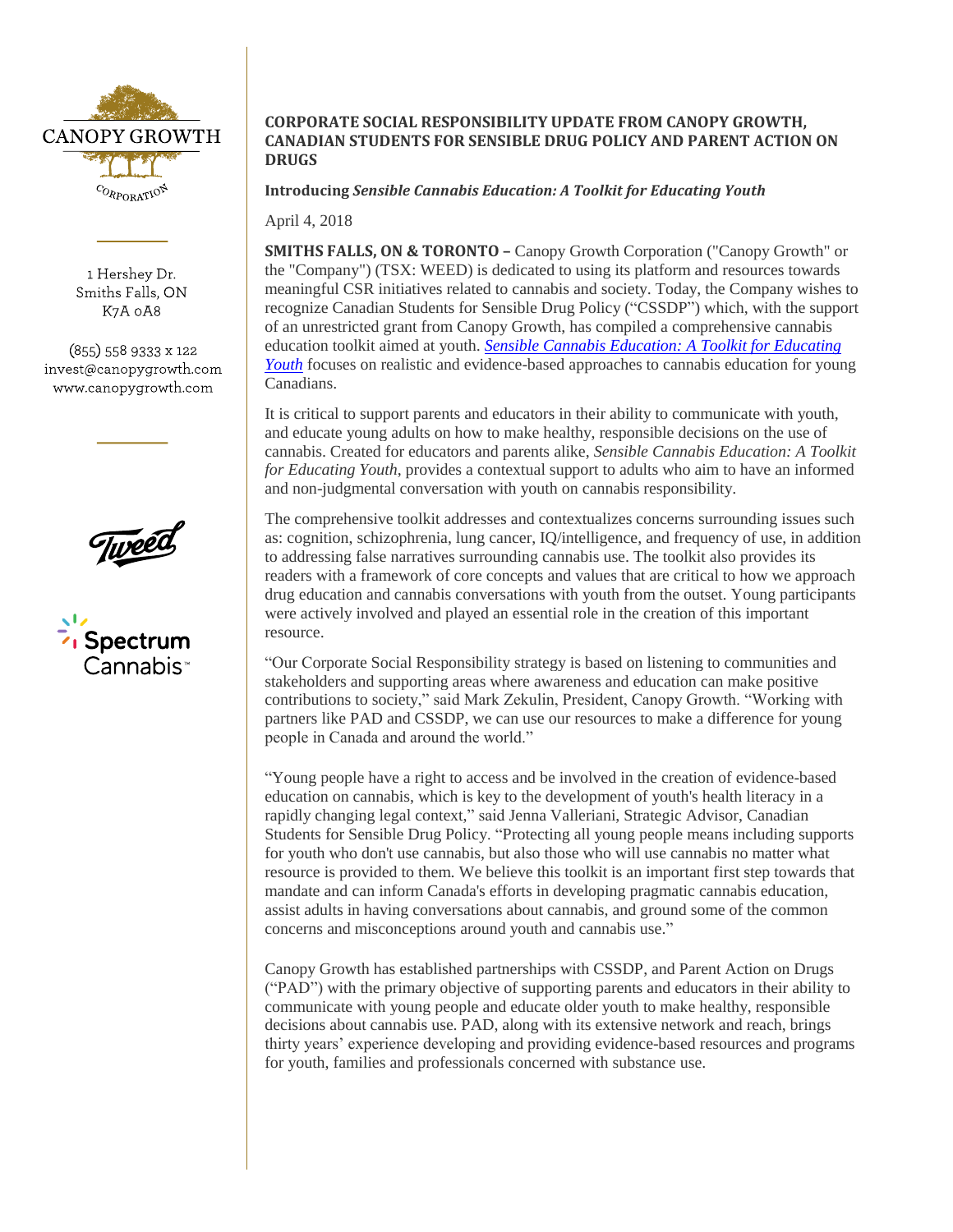"PAD's philosophy has always been to provide youth with the facts to enable them to make informed decisions about their drug use. This evidence-based cannabis toolkit provides important facts and information to increase knowledge as well as guidance on the approaches best suited to positively influence beliefs and motivations among youth," said Joanne Brown, Executive Director, Parent Action on Drugs. "PAD would like to thank the CSSDP for their extensive work on this comprehensive cannabis toolkit. Going forward, it will inform PAD's work on the development of accessible, interactive on-line resources. These tools will be designed to both educate and facilitate dialogue among parents and youth about cannabis use and associated risks. Our aim is to promote youth well-being."

The support of this important educational toolkit builds on the Corporate Social Responsibility work that Canopy Growth continues to conduct with other national partners including MADD Canada to address cannabis-impaired driving, and the Canadian AIDS Society to develop clinical cannabis guidelines for healthcare professionals.

Here's to Future Growth.

Contact:

Jordan Sinclair Director of Communications [Jordan@tweed.com](mailto:Jordan@tweed.com) 613-769-4196

Investor Relations Tyler Burns [Tyler.burns@canopygrowth.com](mailto:Tyler.burns@canopygrowth.com) 855-558-9333 ex 122

Director: Bruce Linton [tmx@tweed.com](mailto:tmx@tweed.com)